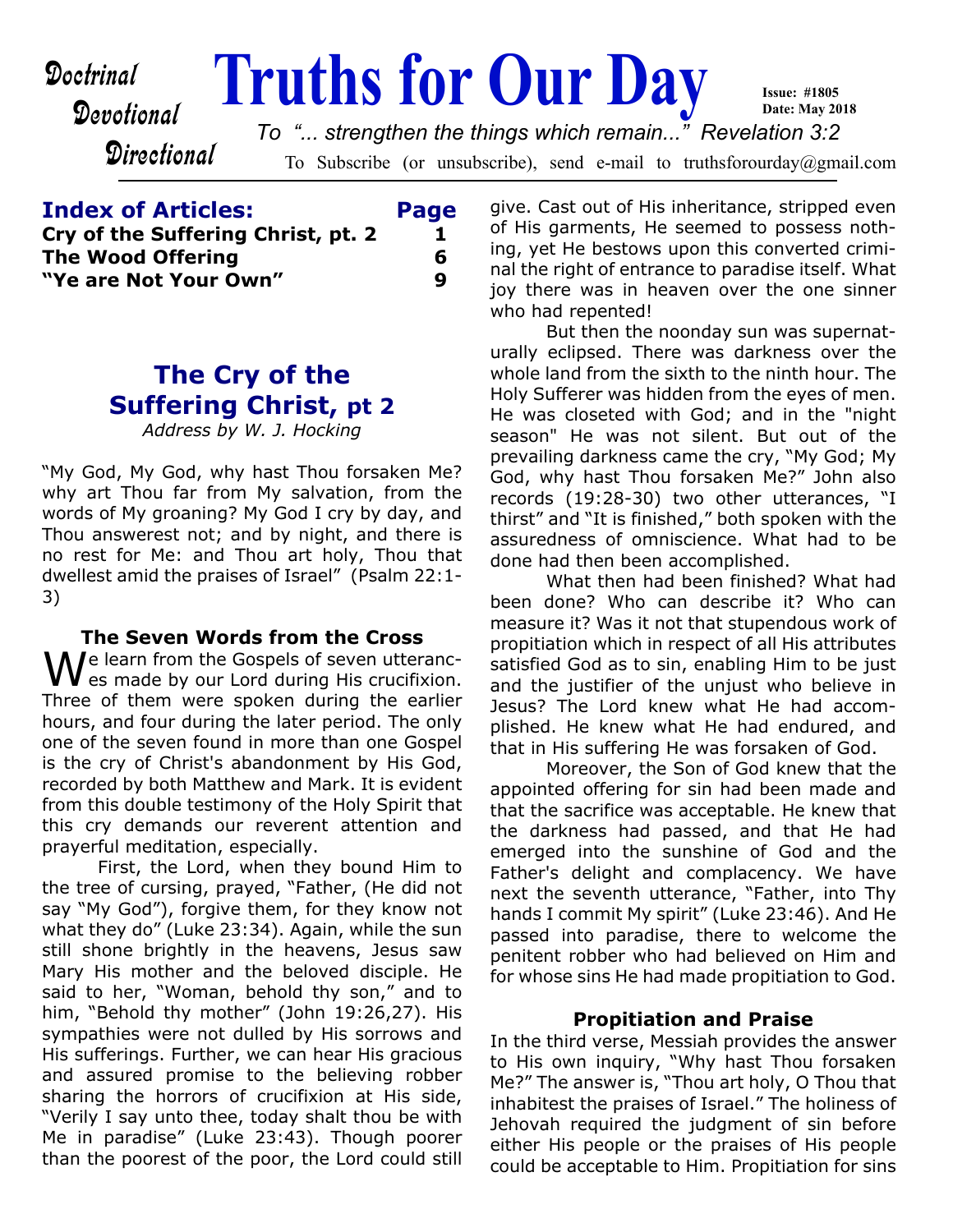"Truths for our Day"

is a monthly publication that is freely available on the Internet and is intended to be a help to believers who appreciate the timeless truths of God's Word and who recognize the unchanging principles of God's will for His people. It is primarily intended to strengthen those who enjoy fellowship in local assemblies of believers who are gathered to the Name of the Lord Jesus Christ alone.

Editor and Publisher: loel Portman 1200 Forest Glen Ct. SE. Cedar Rapids, IA, 52403 Write to: mail@truthsforourday.com

All issues of "Truths for our Day" are available by clicking on the link below. This will take you to the index: **Truths For Our Day** 

### Please read this notice:

We permit and encourage you to reprint any issue of "Truths for our Day" that you desire, either for yourself, or to share with other believers. However, if you wish to<br>copy an individual article, we will forward your request to the copyright owner of the article to request his permission. For this reason, the format of the publication is locked to prevent unauthorized publication of articles that the author would prefer to reserve. Please do not copy them in any other way. We want to respect the ownership of all those who have written articles.

 We also hope you will let others know about "Truths for our Day" and encourage them to subscribe as well. They can do so by simply sending an e-mail to this email address:

mail@truthsforourday.com

Thank you

is the foundation of worship and praise, because the place where Jehovah dwells is holy. Now the children of Israel were a people separated from all other nations of the earth to offer praises to Jehovah continually. The tabernacle was built in the wilderness and the temple on Mount Zion that He might dwell among them and receive their tribute to His name. Jehovah appointed that daily, morning and evening, the priests should burn "the most holy incense" to Him in the holy place. Incense is a figure of the sweet-smelling praise that God seeks from the lips of man.

Israel was elected in order that in their daily service of praise they might illustrate what Jehovah required from all men. He brought them out of the house of bondage, showing them His mercy when the destroying angel passed by their dwellings, and His redemption when their enemies were drowned in the Red Sea. Immediately, the song of praise ascended to Jehovah from His redeemed people. Moses and the children of Israel celebrated His victory, ascribing their deliverance to the strength of His right arm (Exod. 15).

 Moreover, in this national praise-song, Israel looked forward to the mountain of Jehovah's inheritance, His dwelling-place, the sanctuary established by His own hands in the land of promise. Then "they believed His words; they sang His praise." But soon they forgot Jehovah's mighty works, disobeyed His commandments, and worshiped the idols of the heathen that knew not God. They forsook the Holy One of Israel, and neglected their daily offering of praises before His dwelling-place. Israel sinned grievously, and provoked the righteous wrath of their God, the One Who inhabits the praises of Israel.

 To this great sin by that favored nation especially the Holy Sufferer seems to make allusion in verse 3. Because of their sins, not His own, He was forsaken, and His cries were unheard. Jesus was standing in the breach. He had given Himself a sacrifice for sins. He was making propitiation for sin. By His suffering, He would bring holiness where there was now unholiness, righteousness where there was unrighteousness and praise where there was now but "cursing and bitterness." By His atoning work, the Lord Jesus would satisfy every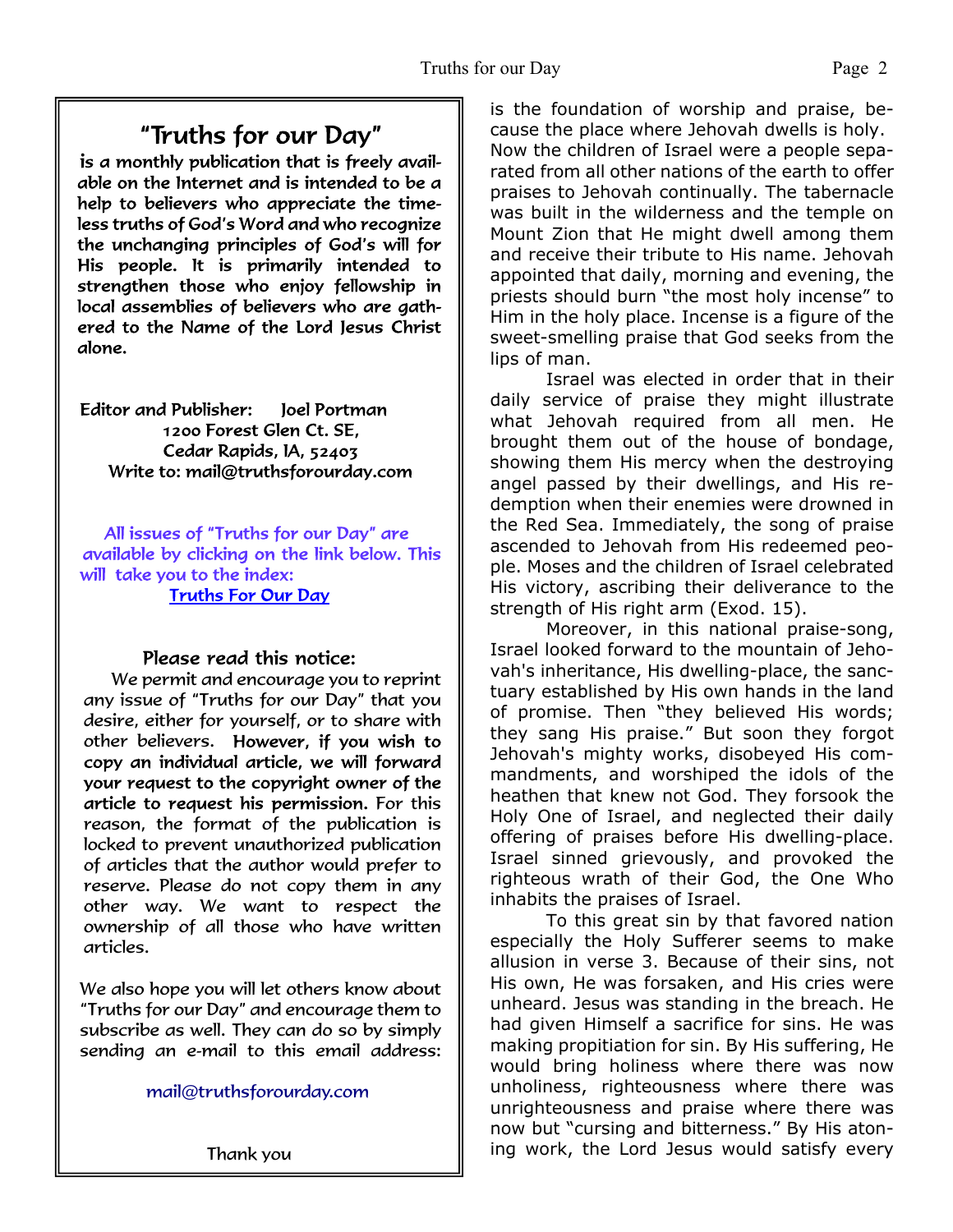claim the Holy One inhabiting the praises of Israel made in respect of the sins of men; but in the meantime that Holy One was irresponsive to His cry. The close connection between propitiation and praise is plainly marked in the construction of the Psalm. The former part, to the middle of verse 21, depicts Christ upon the cross, while the rest of the Psalm foretells the results of Christ's atonement in imbuing Israel and all the nations to the ends of the earth with the spirit of praise to Jehovah.

## **The Fathers Delivered, but Christ Abandoned**

In verse 4 the Spirit of Christ still speaks. The Lord upon the cross contrasts Himself with pious men of olden days.

 "Our fathers (Abraham, Isaac, Jacob, Moses and others) trusted in Thee; they trusted, and Thou didst deliver them. They cried unto Thee, and were delivered: they trusted in Thee, and were not confounded." Was it not, therefore, contrary to God's past dealings that the Lord Jesus should be forsaken by God in His sufferings, and His cries for deliverance disregarded? Abraham was not perfect in his piety, yet his prayers were heard. Job was noted for his patience in suffering, but showed much impatience with his "friends," and confessed to Jehovah, "Behold, I am vile." Job, too, was heard and delivered.

 But when the Messiah in His agony cried out to God, there was silence in the heavens. No arm of Jehovah was outstretched to save Him in that hour. What the will of God had given Him to do, He must do by Himself, enduring all alone, unaided. And in His soul was the bitter sense that in His extremity, God was not helping Him as He had helped the fathers in Israel. Why was this change? Because He, Son of man, Who knew no sin, had been "made sin" to make expiation for sin. Then and then only, for this and for this only, did God forsake His obedient Servant that the glory of "the death of the cross" might shine undimmed throughout the ages of eternity.

 But the patience and lowliness of our Lord comes into view in that dark hour. As the forsaken One, He says, "But I am a worm and no man." He accepts a place of nothingness among the sons of men. He obliterates self entirely. Now as always, "Christ pleased not Himself." As a "worm and no man," He surrendered every claim upon divine deliverance. This is the crowning evidence of that Blessed One's perfect humility and self-abnegation. The worm is the symbol of utter weakness, and the Lord Who was "crucified in weakness" applied the figure to Himself to justify the seeming neglect. of His God.

On the cross, the Lord is not oblivious to the thoughts and words of the bystanders. They add to His sorrows and sufferings. He is reproached and despised of the people. They taunt Him because no deliverance comes to Him from God in Whom it was well known that He trusted. But, unperceived by onlookers, Christ in the midst of His crucifixion maintains unbroken confidence in His God (vers. 9-11). As in Bethlehem and Nazareth, in Capernaum and Chorazin, in Bethany and Jerusalem, so at Calvary, Jesus was "the leader and completer of faith" (Heb. 12:2). Despising the shame of the cross, He abode steadfastly in the will of God according to His own word, "Not My will, but Thine be done. Man mocked, Christ suffered, God was glorified.

 At the commencement of His ministry when our Lord was tempted of Satan, He was in the wilderness with the wild beasts (Mark i. 13). When upon the cross, He sees men around Him behaving towards Him like the cruel and shameless beasts that perish. He is beset by "strong bulls of Bashan" and by the "ravening and roaring lion." Unclean and destructive "dogs" have compassed Him about. Nailed to the tree in the midst of them, He is helpless. He is poured out like water. His strength is dried up like a potsherd.

## **All His bones are out of joint.**

Such is the confessed weakness of Christ crucified as the assembly of evil-doers surround Him and work their wicked will on Him Whose hands and feet they have pierced. They strip Him of His raiment and gamble for His vesture. They gloat upon His nakedness as a sight for their wicked hearts to enjoy amid the solemnities of the paschal feast!

 In these verses (12-18), Christ by the prophetic Spirit is describing His sufferings from man as they were multiplied and concen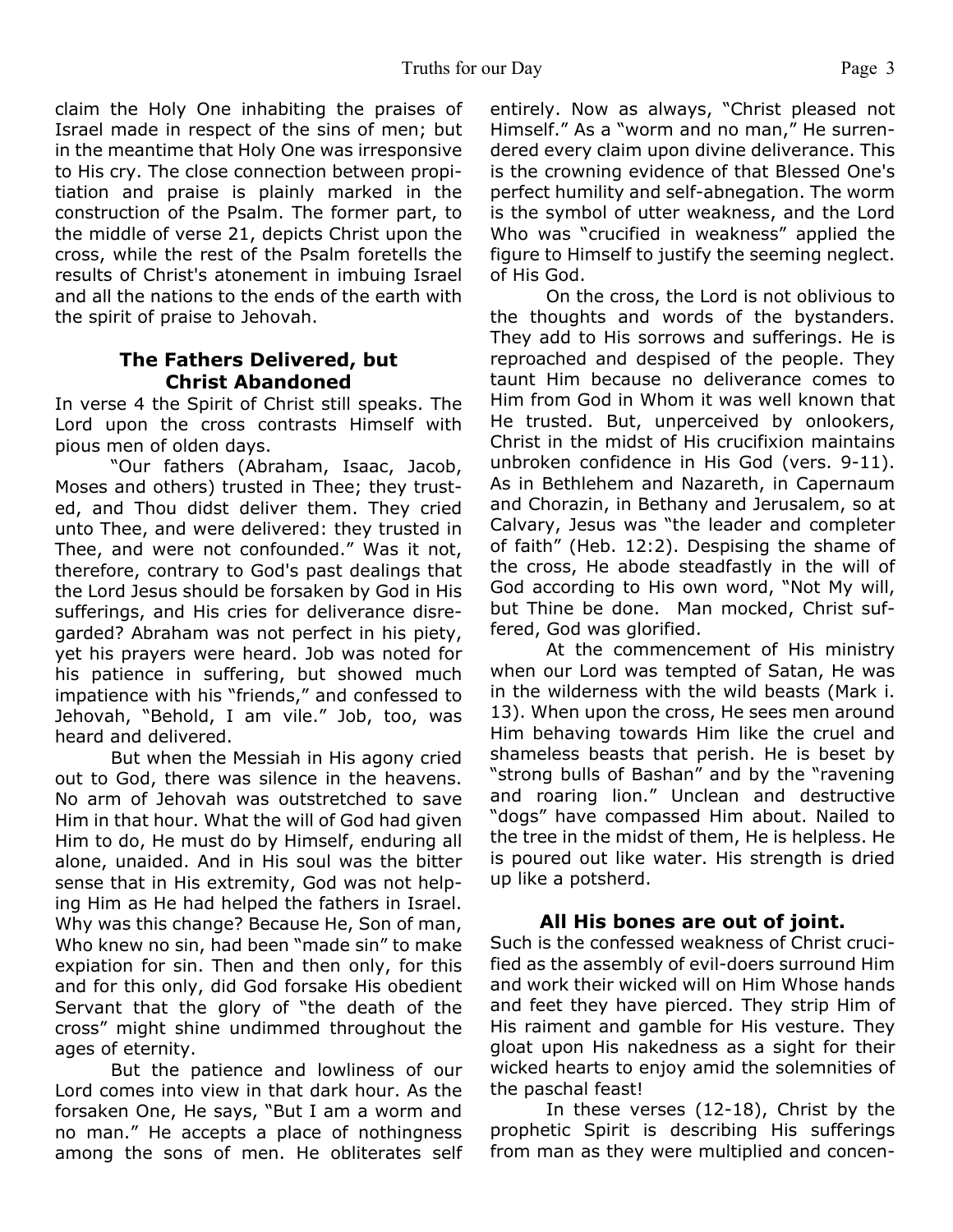trated at the cross. But throughout, Messiah expresses His unwavering dependence on Jehovah. He says, "Thou art My God. . Thou art He that took Me out of the womb. . . Thou art My God. . Be not far from Me" (vers. 9-11). Thus the Christ spreads out before His God the story of His sorrow and suffering from man led on by the prince of this world. All that the power of darkness brought Him in that hour He received as the will of God for Him. As the self-emptied Son of God, He was obedient even down to the death of the cross. And in this lowest depth of humiliation to which He had come, He owns the supreme purpose of God that brought Him there: "Thou hast brought Me into the dust of death" (ver. 15).

## **The Cry of Conquest, "It is Finished"**

But the end comes. The intensity of prayer is replaced by the fervency of praise. The Lord pleads with Jehovah: "O My strength, haste Thee to help Me. Deliver My soul from the sword; My darling (only one) from the power of the dog; save Me from the lion's mouth" (vers. 19-21). Then in the middle of verse 21, the Speaker suddenly changes His tone. Hitherto in the Psalm, unanswered supplication has been His theme. Now, the answer has been given; the reply is received. "Yea, from the horns of the buffaloes (unicorns) hast Thou answered Me."

 No statement is made in the Psalm concerning the immeasurable significance of the change from asking to receiving by the One Who at the outset confessed Himself forsaken of God. It is left to us to ponder upon the fact that the same Voice that said to God, "Save Me from the lion's mouth," adds afterwards, "Thou hast heard Me from the horns of the unicorns." The One Who previously said, "O My God, I cry. . . but Thou hearest not" (ver. 2) now declares to Him, "Thou hast heard Me." With strong crying and tears, with prayers and supplications, He had called upon God in His suffering upon the cross as the sin-bearer. Then the moment came when He knew that His work of propitiation for sins had been accomplished, and that because of His piety He had been heard by Him Who was able to save Him out of death (Heb. 5:7). His piety or holy fear had been tried to the uttermost; and in the very bottomless depths of suffering when abandoned by God on behalf of guilty man His unfaltering obedience shone untarnished and undiminished, approved of God though derided by man.

 Now deliverance had come even when He was transfixed by the "horns of the unicorns" and under "the power of the dog." The throne of righteousness in heaven and the cross of Calvary on earth were united when Christ Jesus had offered His one sacrifice for sins. His atoning blood was upon the golden mercy-seat beneath the cherubim of glory. His eternally efficacious work of expiation for sin was completed "in the body of His flesh" upon the cross. This fact, the Lord Himself in His omniscience announced to men, to angels, to demons. "When therefore Jesus had received the vinegar, He said, It is finished; and having bowed His head, He delivered up His spirit" (John 19: 30). The apostle John thus records the Son of God's verbal testimony to the conclusion of His own work. It was but one word as originally uttered upon the cross, but it fell from the lips of omniscient omnipotence, and will reverberate to the ends of the universe throughout the ages of the ages.

 After hearing the Lord's own pronouncement upon the work He had by Himself undertaken in respect of sin that God might be just and the justifier of him who believes in Jesus, can we entertain the notion that nevertheless something more remained to be done to establish fully the glory of God? Is it possible that when Christ gave Himself for us, an offering and sacrifice to God, and said, It is finished, there still remained something more to be done in order to make propitiation for sins? Unless supported by plain scripture, such a suggestion by its implications discredits Christ Himself and impoverishes both His word and His work.

### **Opening the Gates of Praise**

The Forsaken One having been heard from the horns of the unicorns, propitiation having been made, the service of praise at once begins. The fragrant odours of the most holy incense mingle with the fumes of the accepted sin-offering. Still with eyes uplifted to heaven, the Captain of salvation, now made "perfect through sufferings," says, "I will declare Thy name to My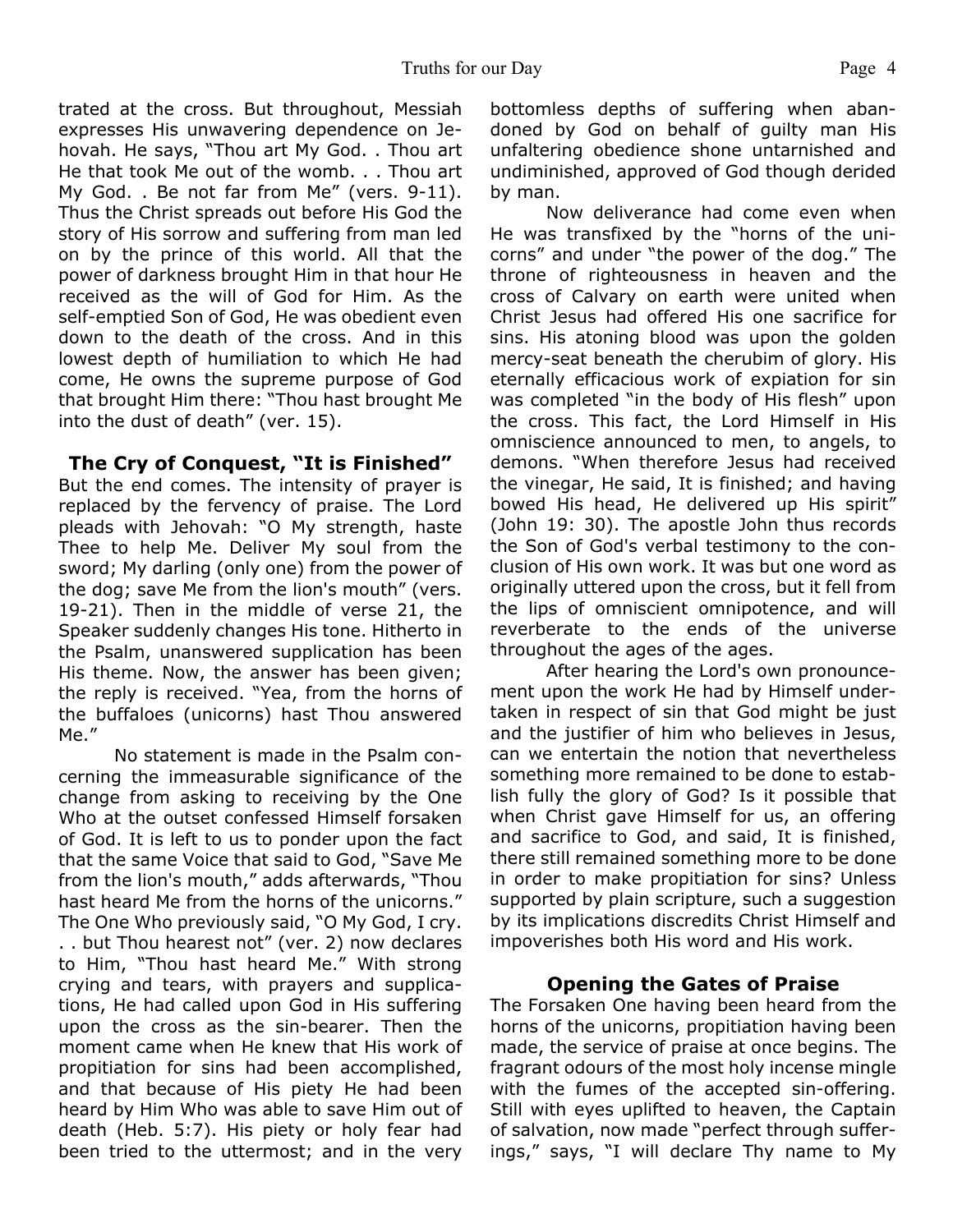brethren; in the midst of the congregation will I praise Thee" (ver. 22). Here is the prophetic promise of the results of an accomplished atonement. The name of God as the Father, and the Son, and the Holy Spirit should be thereupon unfolded, and Christ Himself would be the Leader of worthy praise to God in the midst of His assembled worshippers.

 Historically, it was in this strain that our Lord spoke of His God to Mary Magdalene after His resurrection. He said, "I ascend unto My Father and your Father; and to My God and your God" (John 20:17), a declaration not made nor true before. But now atonement for sin had been made, the righteousness of God in respect of His grace had been established, and it was consistent with the glory of God that a new relationship of believers should be announced. Accordingly through the work finished upon the cross, our Lord associated His feeble associated His feeble and failing disciples with Himself as His brethren. Now they were entitled, not merely because they had been born afresh by water and by the Spirit, but because of Christ's offered and accepted sacrifice for sins, to stand before God as sons in an acceptance like that of Christ Himself— "My Father and your Father." Being raised. from the dead "by the glory of the Father," the Lord connects His own with Himself as His brethren. As He had. said, "Except a corn of wheat fall into the ground and die, it abideth alone; but if it die, it bringeth forth much fruit" (John 12:24). "My God" was the cry of the Lord when alone and forsaken, when bearing our sins in His body; none could then share that cry. But now He says to His brethren, "My God and your God." This new link was the firstfruits. of Christ's atoning sufferings and death.

But the harvest follows the firstfruits. Throughout the remaining stanzas of this psalm, the unfolding of ever widening circles of praise to Jehovah continues. All the seed of' Jacob and of Israel shall glorify and fear Him. All the ends of the earth and the families of the nations shall remember, shall turn unto Him,and shall worship before Him. And in the concluding verse, we read, "They shall come and shall declare His righteousness unto a people that shall be born, that He has done this." The final phrase, "that He hath done this (it)" is suggestive. The words are general, and some might ask, Who has done it? and What has He done? But to every spiritual mind the reference is obvious. It is the unrivaled act of making propitiation performed by Christ on the cross, where He was set forth as a mercy-seat to declare the righteousness of God in respect of sins (Rom. 3:23-26).

 Christ Himself in His utterance, "It is finished," was the first witness to His own completed work. His followers, led by the Spirit of God, have continued that testimony on earth throughout succeeding generations. Expiation for sins is the foundation of all praise, worship, and service. And heaven and earth shall yet unite in ascribing all worthiness to the Lamb that was slain. Every heart and voice of the redeemed shall joyfully confess to the glory of God that "He hath done this."

 Let this psalm, beloved friends speak continually to us of "the affliction of the afflicted" One (ver. 24); and may it awaken our songs of praise, imparting to them a holy savour befitting the sanctuary of God and the presence of Christ. His sufferings and sacrificial death form the everlasting basis of acceptable worship. The Father seeks worship in spirit and truth. Who can render this save those who know Christ Jesus and who rest in faith upon His finished work! May we have the happy experience that the Lord Jesus Christ is in the midst of His assembly as the Leader and Theme of its praises as often as we remember that "He hath done this" and indeed whenever we gather unto His name.

*Some murmur when their sky is clear And wholly bright in view, If one small speck of dark appear In their great heaven of blue; And some with thankful love are filled If but one streak of light One ray of God's good mercy gild,*

 *The darkness of their night.*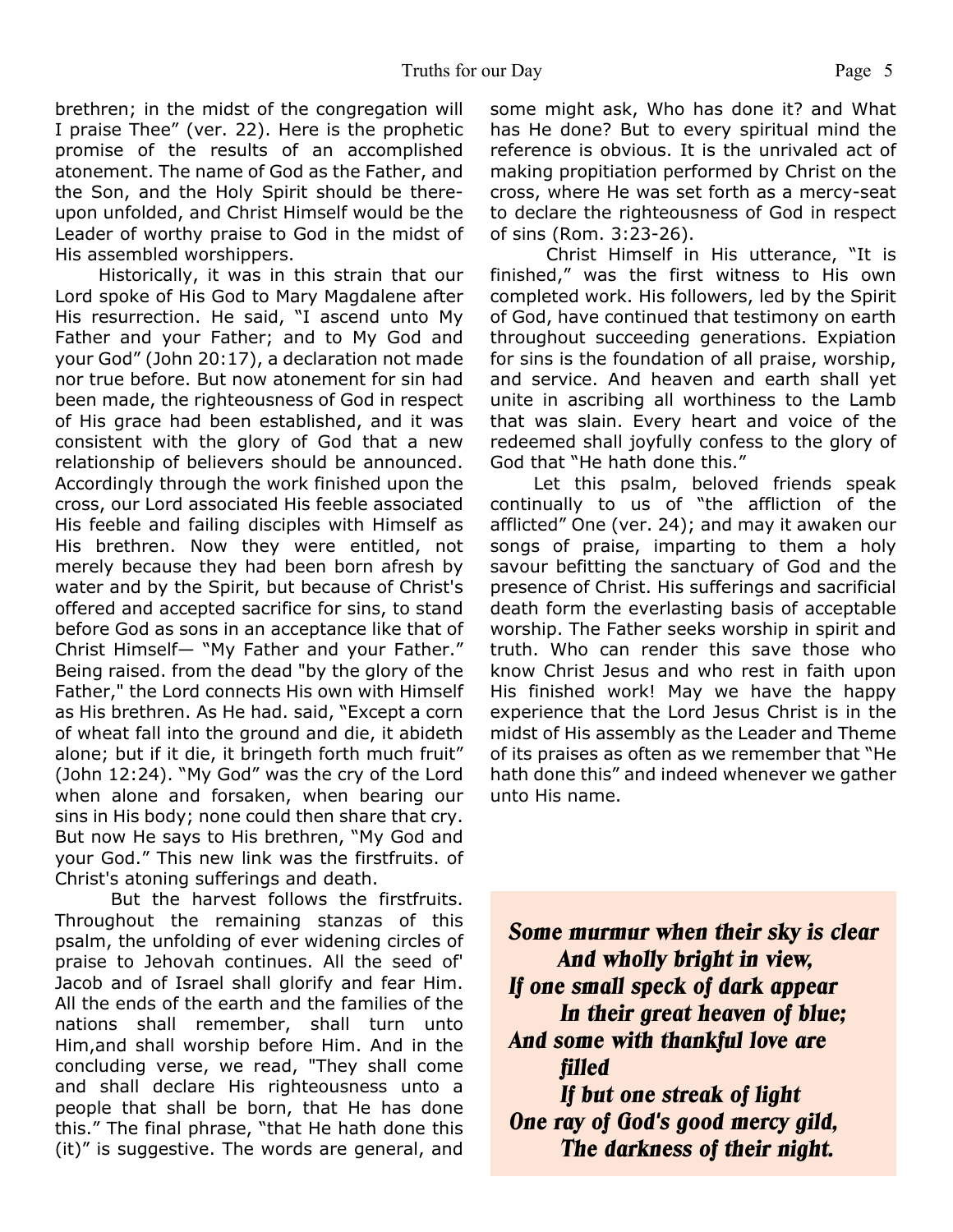# **The Wood Offering**

*Duncan Dunsire, Winnepeg, MB, Canada*

Offerings in the Old Testament scriptures<br>Ogenerally in one way or another teach us fferings in the Old Testament scriptures about the person and work of The Lord Jesus. The writer has identified over twenty different names applied to or characterizing the offerings in the Old Testament. These are as follows:

### **List of offerings.**

- 1) Burnt. Lev 1:3-17; Psa 66:15
- 2) Sin. Lev 4:3-35; 6:25; 10:17
- 3) Trespass. Lev 5:16-19; 6:6; 7:1
- 4) Peace. Lev 3:1-17; 7:11
- 5) Heave. Exod 29:27,28; 7:14; Num 15:19
- 6) Wave. Exod 29:26; Lev 7:30
- 7) Meat Lev 2:1-16; Num 15:4
- 8) Drink. Gen 35:14; Exd 29:40; Num 15:5
- 9) Thank Lev 7:12; 22:29; Psa 50:14
- 10) Free-will. Voluntary, Lev 7,16 23:38; Deu 16:10; 23:23
- 11) Incense. Exod 30:8; Mal 1:11; Luk 1:9
- 12) First-fruits. Exod 22:29; Deu 18:4
- 13) Tithe. Lev 27:30; Num 18:21; Deu 14:22
- 14) Gifts. Exod 35:22; Num 7:2-88
- 15) Jealousy Num 5:15
- 16) Personal, for redemption. Exod 30:13,15
- 17) Wood offering. Neh 10 and 13.
- 18) Red heifer Num 19.
- 19) Two birds Lev14
- 20) Scapegoat. Lev 16
- 21) New meal offering. Lev 23
- 22) Unleavened bread. Table of shewbread. Lev 24:5-9.
- 23) Vow. Lev 7:16

 Many of these offerings can be clearly identified in the person and work of the Lord Jesus. Jukes wrote "He is the Burnt-offering, the Meat-offering, the Peace-offering, the Sinoffering, and the Trespass-offering for His people. By His one oblation of Himself 'once offered,' He has stood in all these different relations"

 "We have been sanctified through the offering of the body of Jesus Christ once for all." (Hebrews 10:10)

 It is of value to see the distinctions in these offerings, some are sweet savour, some are clearly for sin. Some are in thanksgiving.

 Not all offerings involve blood and not all involve an altar. Some of the names are more generic dealing with the character of the offering rather than the type. In Leviticus 7:16 a vow or a voluntary offering is associated with the peace offering, in Leviticus 22 a vow and a free will offering are associated with a burnt offering or a peace offering. The drink offering is normally linked with the burnt offering along with the meal offering.

**Offering**: is a general term that refers to anything offered to God whether in worship or only in fulfillment of His command.

**Sacrifice**: is the term given to the offering when it involves shedding of blood.

**Oblation**: is the term given to the offering when no blood shed is involved but the oblation here is meant for worship only.

**Corban** ( $\kappa$ op $\beta$  $\alpha$  $\nu$ ) was a Hebrew term for any sacrifice, whether by the shedding of blood or otherwise;

Much has been spoken and written about the five offerings in the early chapters of the book of Leviticus. These offerings are associated with an altar, with wood and with fire.

 Only four of them are associated with blood, the meal offering, speaking of the preciousness in the life of the Lord Jesus had no blood in it, but as previously noted, was normally associated with a burnt offering. Similarly the drink offering was normally associated with a burnt offering. Ref. Leviticus 23. Putting them together we are given a beautiful picture of the Lord Jesus Christ, a man, approved by God, perfect in all his going, subject in all his ways, obedient in every step, flawless in all His works, sinless in every aspect of His person, making peace through the blood of His cross.

## **The Wood Offering**

In the book of Nehemiah 10 and 13, we read about a 'wood' offering.

 Nehemiah 10:34 "And we cast the lots among the priests, the Levites, and the people, for the wood offering, to bring [it] into the house of our God, after the houses of our fathers, at times appointed year by year, to burn upon the altar of the LORD our God, as [it is] written in the law:" 13:31 "And for the wood offering, at times appointed, and for the firstfruits. Remember me, O my God, for good."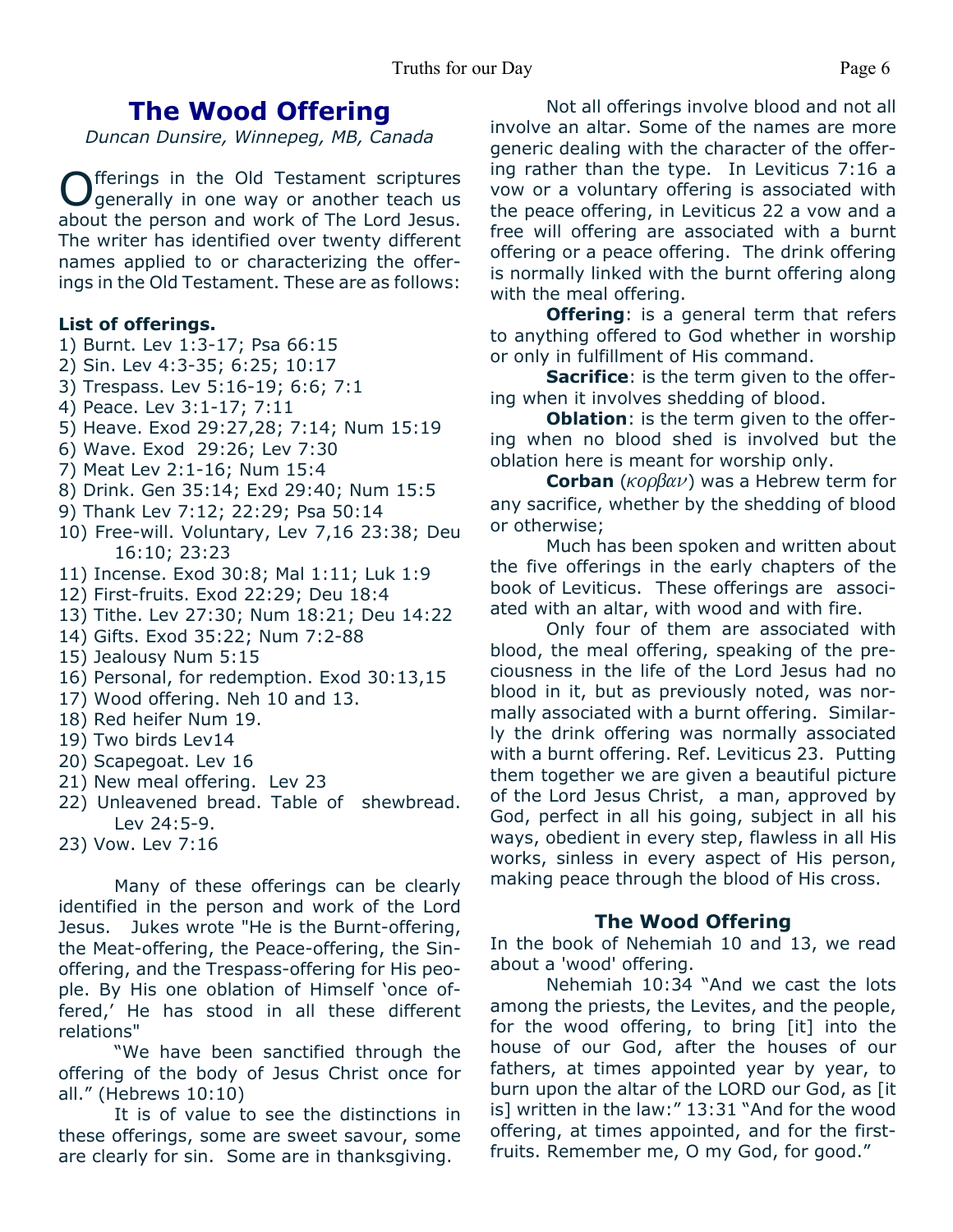### Truths for our Day Page 7

 Little has been said or written about this offering, Jim Flanigan wrote "The most lowly service of every believer is necessary for the maintaining of worship in the assembly and testimony for God. Our presence at the gatherings, our prayers for the gatherings, and our participation in the gatherings, if at all possible, are all like the humble Wood Offering keeping the fire burning."

 From enquiries on this subject, the **devotion** of the Lord Jesus has been suggested as seen in the wood offering, Others suggest linking it with John 19 where John writes of the Lord Jesus going forth bearing His cross.

 Each of those suggestions are worthy of our careful consideration. I would like to suggest another application of the wood offering relating it to the humanity of the Lord Jesus.

 In Proverbs 26:20 (KJV). We read "Where no wood is, [there] the fire goeth out:" so we would understand wood as being fundamental to an offering with fire.

 Fire is used in the Scriptures, normally as a figure of Divine judgment or wrath (e.g. Isaiah 10:7; Jeremiah 23:29; Matthew 3:12), but its significance was not restricted merely to this and we find this for example in the sweet savour offerings. We find God who dwelt in the bush (Deuteronomy 33) spoke to Moses from the bush in Exodus 3. The bush was burning, but not consumed.

### **The Fire**

The fire came down from heaven in Leviticus 9:24 "And there came a fire out from before the LORD, and consumed upon the altar the burnt offering and the fat: which when all the people saw, they shouted, and fell on their faces"

 The fire could not go out. Leviticus 6:13. "The fire shall ever be burning upon the altar; it shall never go out."

 Although the writer could not locate a scripture to confirm this, he believes that as we read in Leviticus 16, the fire from the Brazen altar was placed in a censer and the incense put on the fire before the Lord, so similarly, the fire on the golden altar would be from the Brazen altar. A sweet incense rising to God.

 The writer suggests similarly the fire from the Brazen altar would be used to ignite

the wood for the fire for the sin offering to be burned without the camp.

 **In respect to a blood offering, there are some fundamentals.** We require an offerer, we require an altar, we require an offering, we require Fire, we require wood. We recall Isaac's question in Genesis 22:7 "Behold the fire and the wood: but where is the lamb for a burnt offering?"

In the scriptures we see:-

Christ as the offerer. Hebrews 10:12 Christ as the altar. Hebrews 13:10, 15,

```
 1 Peter Ch 2.5
```
Christ as the offering. Isaiah 53:10, Ephesians 5:2. 1 Corinthians 5:7-8, 15:20. Hebrews 10:10

The Fire came from Heaven. Leviticus 9, 24

 On one hand fire speaks of the wrath of God against sin, on the other hand, it speaks of the pleasure God finds in the offering.

 In respect to the fire, we notice two different Hebrew words used for 'burn'. First there is the word "**Qatar**", (Strong H6999) this word is generally associated with the Brazen Altar and burning incense. It is a gentle flame.

 In relation to the second word "**Saraph**". (Strong H8313) the thought of burning is to burn completely. A consuming fire and is found for example in Leviticus 8:17 where the bullock for the sin offering is burnt outside the camp. Used with sin and trespass offerings.

 The same fire: on one hand – A gentle flame and a sweet savour,

On the other hand – A consuming flame.

 One has written, "it indicates a link between the sacrificial work of Christ and the fragrance of His devoted life as well as the contents and theme of our worship."

### **The Nethinim (Nathiyn)**

The Gibeonites in Joshua Ch 9 appear to have been the first Nethinim.

Joshua 9:27 in reference to the Gibeonites, "And Joshua made them that day hewers of wood and drawers of water for the congregation, and for the altar of the LORD, even unto this day, in the place which he should choose".

 "**Nethinim** was the name given to the hereditary temple servants in all the post-Exilian books of Scripture. The word (Nathiyn)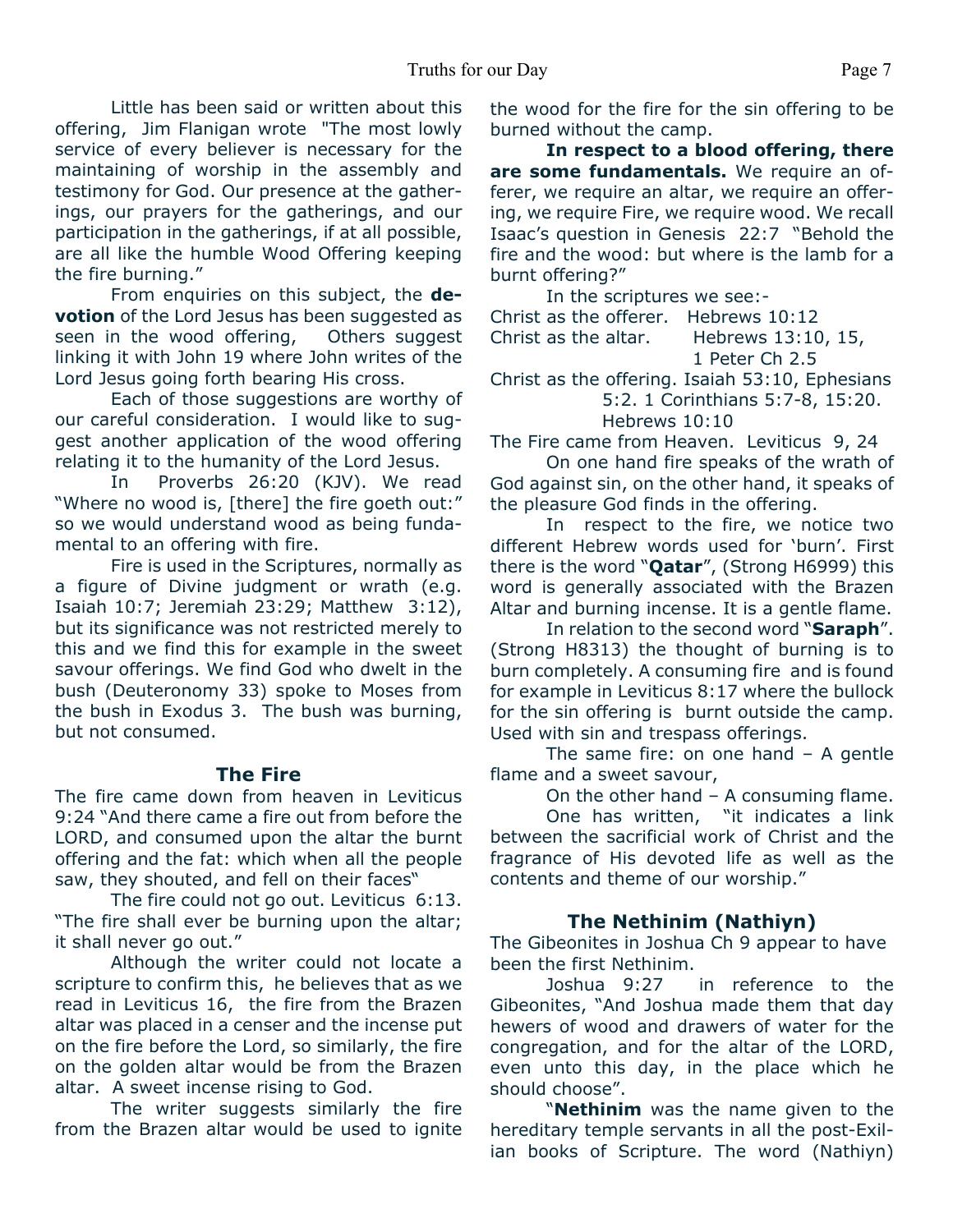means **given**, i.e., "those set apart", viz., to the menial work of the sanctuary for the Levites. The name occurs 18 times in 15 verses of the Hebrew concordance of the KJV and as per the RV should be termed **Nethinim**.

 The Gibeonites (Joshua 9:7) appear to be the original people, afterwards called Nethinim. Their numbers were added to from captives in battle; and they were formally given by David to the Levites (Ezra 8:20) and so were called Nethinim, i.e., the given ones, given to the Levites to be their servants. Only a few Nethinim returned from Babylon (Ezra 2:58; 8:20). It would appear they became merged in the general body of the Jewish people and so in Nehemiah 10 we have the work of the wood offering distributed among the Priests, the Levites and the people".

 The order of an offering by Fire as seen in Lev 1 is the preparation of the offering, the fire, then the wood, then the offering is placed upon the wood.

 We have noted the person of the Lord Jesus as seen as the offerer, the offering, the Altar and now we wish to see Him in relation to the wood offering.

 It is quite clear that no offering by fire could be offered without the wood. Only in His perfect humanity could Christ die.

 This is seen in Hebrews 2:14-17 "Forasmuch then as the children are partakers of flesh and blood, he also himself likewise took part of the same; that through death he might destroy him that had the power of death, that is, the devil; And deliver them who through fear of death were all their lifetime subject to bondage. For verily he took not on him the nature of angels; but he took on him the seed of Abraham. Wherefore in all things it behoved him to be made like unto his brethren, that he might be a merciful and faithful high priest in things pertaining to God, to make reconciliation for the sins of the people."

 In all of the offerings made by fire, wood had to be laid on the fire on the altar, the wood was essential for the fire to consume the sacrifice, whether as noted, it was the ascending flame of Leviticus 1, a gentle flame, with the fragrance of the sacrifice ascending continually to heaven, or the fierce consuming flame of the sin offering outside the camp, wood was necessary to enable the fire to burn. So becoming flesh John 1:14 was fundamental for the Lord Jesus to make propitiation for sin.

 It is worth noting that the word 'made' in John 1:14 should be 'became'. Similarly in Philipians 2 "made in the likeness of men" should read, "became in the likeness of men" (DBY). "taking his place in". However when we come to 2 Corinthians 5:21, a different Greek Word translated '**made**' is used where we read "For he hath **made** him to be sin for us, who knew no sin; that we might be made the righteousness of God in him."

 The Lord Jesus never became sin, but "God made to meet upon Him, the iniquity of us all". "He bore our sins in His own body on the tree."

 Of interest is His becoming flesh. Many suggest this relates to his birth, This begs the question, if He became flesh at His birth, what was He in the womb? I believe The Lord Jesus became flesh at conception and the babe in Mary's womb was a man child, the eternal Son of God.

 In the tabernacle and in the temple, we have two altars, the Brazen altar and the Golden altar and we believe both would speak of the Lord Jesus.

 Both altars are composed of shittim, or acacia wood, overlaid with pure gold. This wood is close-grained and is not readily attacked by insects. It therefore is well suited for the construction of the ark of the covenant, the table of shewbread, the altars and the boards of the tabernacle. It has been called incorruptible wood. Most if not all writers are agreed that this wood speaks of the incorruptible Christ, not only did He not sin, but in Him was no sin and he knew no sin, A lamb without blemish and without spot.

### **Trees in the Scriptures**

There are over thirty references to trees in the Word of God, twelve of them being found in the book of Psalms.

We see the cedar in relation to the temple, the fig leaf in Genesis for a covering, and gopher wood used for the ark.

 A tree was connected with man's sin. In the Garden of Eden, Adam and Eve ate the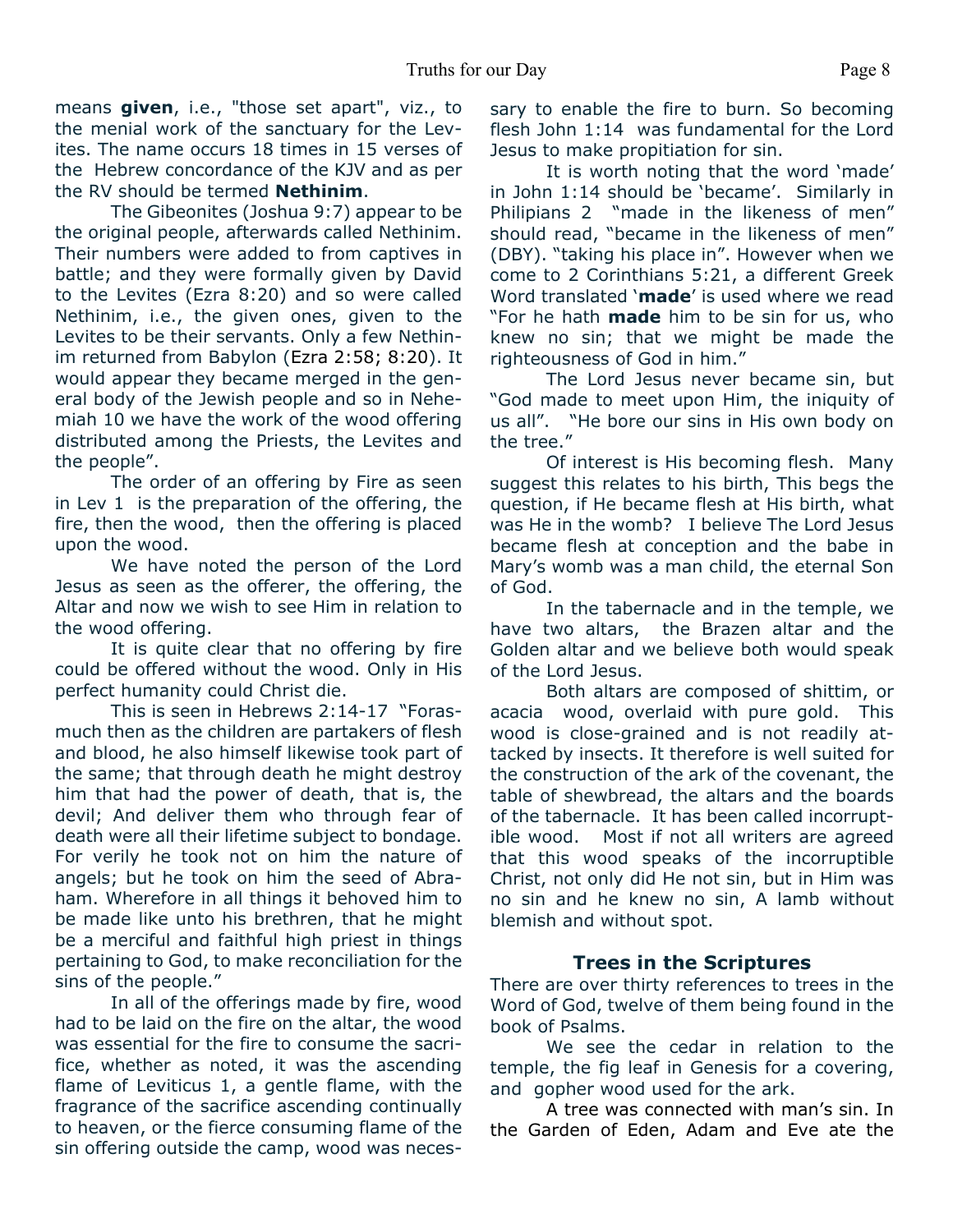forbidden fruit of the tree of knowledge of good and evil (Gen. 3:1-7).

 A tree is connected with the health of the nations in a millennial scene in Rev 22.

 In 1 Peter 2:24 The Lord Jesus "Bare our sins in His own body on the tree".

 In Solomon's Temple in 1 Kings there are many different types of wood used and all may speak of the Lord Jesus.

 In Psalm 1 The Lord Jesus is seen in a fruitful tree, In Isaiah 53. He is seen as a Tender plant. In Songs 2 He is likened to The Apple tree.

 Christ is also seen as the Branch. In Isa 4, He is the "Branch of Jehovah". In Jer 23, He is the "Righteous Branch". In Zech 3, We read of "My Servant the Branch". In Zech 6, we have the "Man whose name is the Branch".

 Finally in John 19 We read of the Lord Jesus bearing his cross.

 Therefore with so many beautiful pictures of the Lord Jesus as seen in these trees in the Old Testament, we have no difficulty seeing the Lord Jesus in the Wood Offering.

 The Lord Jesus took flesh and blood, He took humanity, He became man. The humanity of the Lord Jesus was fundamental to His coming to this scene to give His life a ransom for many, to meet the claims of a Holy God in respect to sin,

 1 John 2:2 "And he is the propitiation for our sins: and not for ours only, but also for [the sins of] the whole world."

**"The will of God is always a bigger thing than we bargain for, but we must believe that whatever it involves, it is good, acceptable and perfect."**

**Jim Elliot**

# **"Ye are Not Your Own"**

*Joel Portman*

This expression, so important to Christian<br>experience, is found in 1 Cor. 6:19, but the his expression, so important to Christian truth of it is emphasized throughout the entire Bible. In this passage, it is in the context of immoral usage of the believer's body, and Paul emphatically teaches us, as well as the Corinthian believers, that the Christian's body belongs to the Lord, the body is a member of Christ's body, that believer is joined to the Lord, and the body is the temple of the Holy Spirit. These are powerful arguments put forth by Paul to reprimand the wrong practices of the Corinthians, and the principle encountered here can be applied to every aspect of a believer's life.

 Not only is the truth of the Lord's rightful and intended control of our bodies and lives taught here, but we find the same truth in other portions of Scripture. Ps. 100:4 emphasizes His ownership of all things by saying, "Know ye that the Lord he is God: it is he that hath made us, and not we ourselves; we are his people, and the sheep of his pasture." We ignore or forget this at our own peril, and sadly, many have done so. Rom. 14:7-9 teaches that if we live, it is to the Lord, and if we die, it is also the same, so that in either case, "we are the Lord's". Just think of what that means in its practical implications! We belong to someone else and have no rights, even as a slave in the Roman Empire was the entire possession of the master. It means that His will is paramount, but even more, it is really all that matters in a Christian's life. Our main purpose in life is not what one brother once told me, and that was to win souls; rather the main purpose of a Christian's life is to live Christ and do His will, so that others might see Him in me.

 2 Cor. 5:15 reiterates this truth: "And that he died for all, that they which live should not henceforth live unto themselves, but unto him which died for them, and rose again." As the infinite price that our Savior paid to redeem us impresses itself on our minds, it will increasingly cause anyone with a modicum of appreciation to realize what the practical implications are.